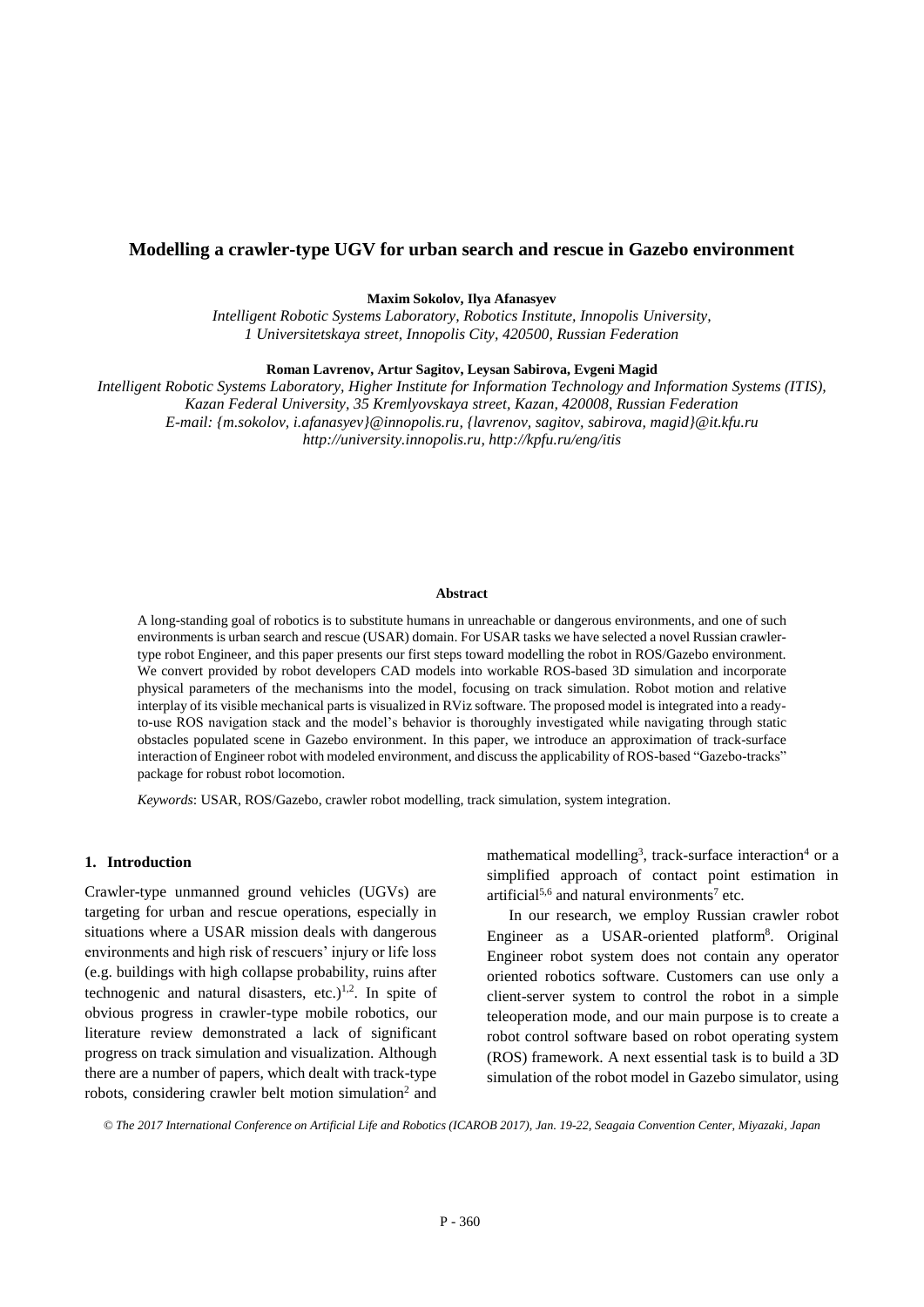CAD models from Engineer robot designers. ROS and Gazebo integration allows simulating Engineer robot in 3D environment, implementing navigation algorithms and providing comfortable and fast synchronization between the 3D model and the robot. To test workability of the robot's 3D model, it is exported into a ready-to-use navigation stack that was previously described by the authors<sup>8</sup> , supporting point-to-point navigation in ROS/Gazebo/RViz simulation.

The rest of this paper is structured as follows. Section 2 describes system setup. Section 3 presents Engineer robot modelling with a focus on robot main body's tracks simulation. Section 4 summarizes our conclusions and hints on our future work.

#### **2. Robot system setup**

*.*

A crawler-type mobile robot Engineer (Fig. 1) is designed and manufactured by Russian company "Servosila" for operating in difficult terrain conditions (e.g. pipeline and tunnel inspection, underneath a suspected vehicle, etc). The robot is equipped with radiation-hardened electronics and a sensors pack, which includes 3D/2D laser scanner, an optical zoom camera, and a pair of stereo vision cameras, IMU, and GPS/GLONASS receiver. The robot is also tooled with a headlight for operations in low illumination conditions and a manipulator for grasping, pushing or pulling potentially dangerous objects or opening different doors with its gripper in teleoperated mode.



Fig. 1. "Servosila" Engineer crawler-type UGV. Courtesy of "Servosila" company.

## **3. Robot modelling**

### **3.1.** *Modelling in ROS*

We performed Engineer robot modelling and simulation in Gazebo 2.2.3 simulator integrated with ROS Indigo. Engineer robot 3D model consists of seven parts: a main crawler-based body, two front flippers, a clamp (which connects upper part to crawler-based body), two links of 3DoF hand-type manipulator with a gripper and a head (Fig. 2). To visualize Engineer robot model in Gazebo we used CAD models from "Servosila" company, and created: (1) step-files, applying physical parameters of robot model parts for 3D model data exchange between CAD software; (2) dae-files for ROS applications, in which all robot parts were transformed into separate files with relevant parameters. Thus, initially we modeled a main crawler-based body with tracks, then robot's upper part with the 3DoF hand-type manipulator, grippers and a head on its end-effector<sup>8</sup>. Using CAD models, we assembled the animated model (Fig. 2), where we connected all robot parts with ROS joints and set angle limits according to the robot specifications. In future, we are planning to use an adaptive PID controller to optimize the robot manipulator control and to damp oscillations that appear when operating the manipulator at a high speed.



Figure 2. Simulation of Engineer robot in ROS/Gazebo (left) and in ROS\RViz (right). Imaginary pseudo wheels are marked in red.

#### **3.2.** *Track simulation*

The Engineer robot body is equipped with soft tracks, and it is a well-know problem to simulate and animate them. Moreover, to the best of our knowledge, track simulation has no standard robust solution in ROS. Modelling chain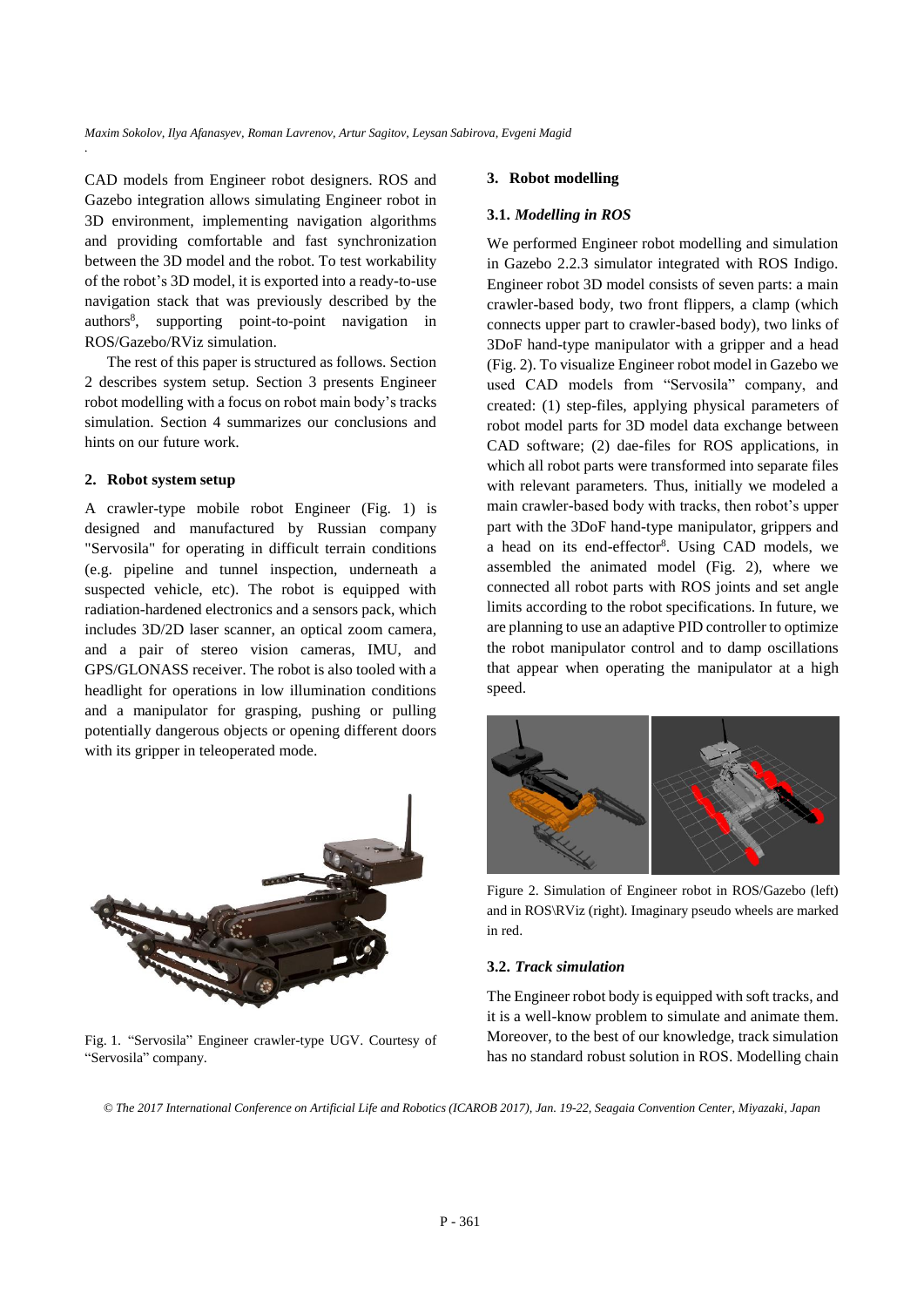track belt-drive mechanism is a difficult task since it contains multiple details, which should be properly built into a model and animated. The difficulties in a track modeling arise because of a heterogeneous structure of a track and its supporting elements, with significantly varying properties along the track length.

One of possible solutions is based on imaginary pseudo wheels next to robot tracks (Fig. 2, right). Such simplified model does not simulate physical phenomena of track-surface contact with typical track slipping and skidding<sup>2</sup>. Further increase of pseudo wheels' number and decrease of their size improves the correspondence to a real crawler physics. This solution for motion animation of tracks and front flippers was implemented<sup>8</sup> and provided a simple wheel control with ROS request and response messages that synchronize wheels' speed. Engineer flipper wheels have different sizes, and in order to match them with chain tracks and synchronize to each other, limits on flipper wheel rotation were assigned and rotation speed control was realized with standard ROS modelling mechanisms. The simplified model was visualized with ROS\RViz software. However, our next goal is to create a realistic track simulation, taking into account physical phenomena of track-surface contact.

Currently, there is only one ROS-based package for tracks modelling - *Gazebo-tracks.* It contains a script that creates a track driven SDF model for Gazebo environment<sup>9</sup>. SDF model uses XML format to describe objects and environments for ROS/Gazebo; it helps defining robots, static and dynamic objects, lighting, terrain, physics, and could be further integrated into robot simulation, control, and visualization. Gazebo-tracks package supports track modelling of a system with two equal radii rollers. Thus, it could not be directly applied for Engineer robot flippers that have rollers of different radii. Gazebo-tracks takes into account a distance between tracks, a roller radius, a distance between rollers, a track chain width and thickness, a number of track chains. An example of a crawler robot prototype (main body) SDF file visualization is demonstrated in Fig. 3.

Initially, we had generated a complete Engineer robot model in Unified Robot Description Format (URDF)<sup>8</sup>, which is also an XML format that represents a robot model in ROS/Gazebo. Unfortunately, it turned out that URDF does not support involvement of track joints in a



Fig. 3. Generic robot's main body tracks prototype modeling with *Gazebo-tracks package*

loop closure configuration. Thus, only SDF format could be directly applied for track modelling. SDF approach with Gazebo-tracks allowed connecting modeled tracks to the robot body (Fig. 4), although the solution demonstrated a number of critical drawbacks:

• Typically, the modelled tracks are not stable and fall down not so long after the robot starts moving, which is resulted by inertial forces and accumulating shift of the tracks with regard to the rollers;

• As was previously emphasized, Gazebo-tracks package supports only two equal radii rollers and this restricts its application for Engineer flippers modelling;

• Gazebo-tracks package does not have proper ROS API, and thus rollers could not be synchronized via ROS topics and message exchange.

Therefore, we plan to develop a ROS-based approach, which generates tracks of any configuration for different number, location, and radii of track rollers.



Fig. 4. The result of Engineer robot modelling with *Gazebotracks package* for main body tracks (shown in light grey)